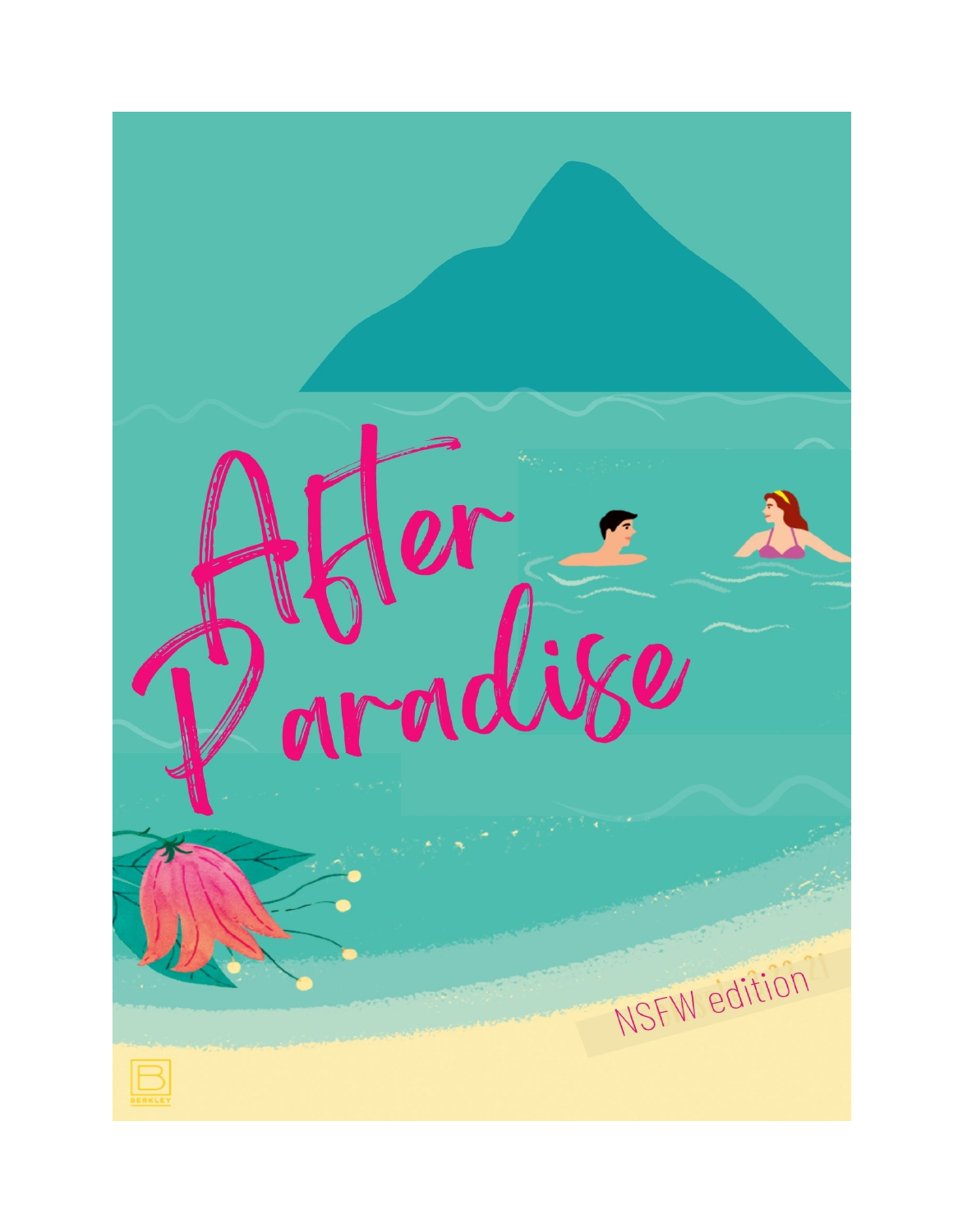*This is the first time that researcher Meg Hannady has been seen in eight years. Though numerous reports have placed her throughout the Himalayas, all attempts to make contact with her failed, earning her the moniker, The Yarlung Yeti. When I sat down with her, she made me a coffee, sweetened with a generous helping of condensed milk.*

"Is that the article?" Lucas asks, leaning over my shoulder and pressing his cheek to mine.

I nod. "He found Meg Hannady. I can't believe it." I trace a line over the picture of the mythical woman that Felix spent the last year trying to reach, at Sadie's behest. Lucas and I weren't the only people Sadie'd made plans for. Her husband had thrown himself into work, but he ended up hurtling into an emotional abyss for two years. And then her letter arrived. An assignment. An un-gettable get. Meg Hannady was a microbiologist at Harvard who left for a trip to Kathmandu and never came back. Her colleagues at Harvard would occasionally receive packages--styrofoam containers, packed with dry ice, and handwritten research notes--that led to the discovery of a bacterial species that held hope for the future of humans on earth. It consumed high amounts of carbon dioxide and was now being piloted in systems designed to scrub excess carbon dioxide out of the atmosphere. Before Sadie had gotten sick, she'd been obsessed with the story.

"Do you think he'll come back now?"

I turn to Lucas. "I don't know." I don't mean to sound downtrodden, but I miss Felix. Sadie tied us to each other with her love in the end and I want to know he's alright. Surrounding myself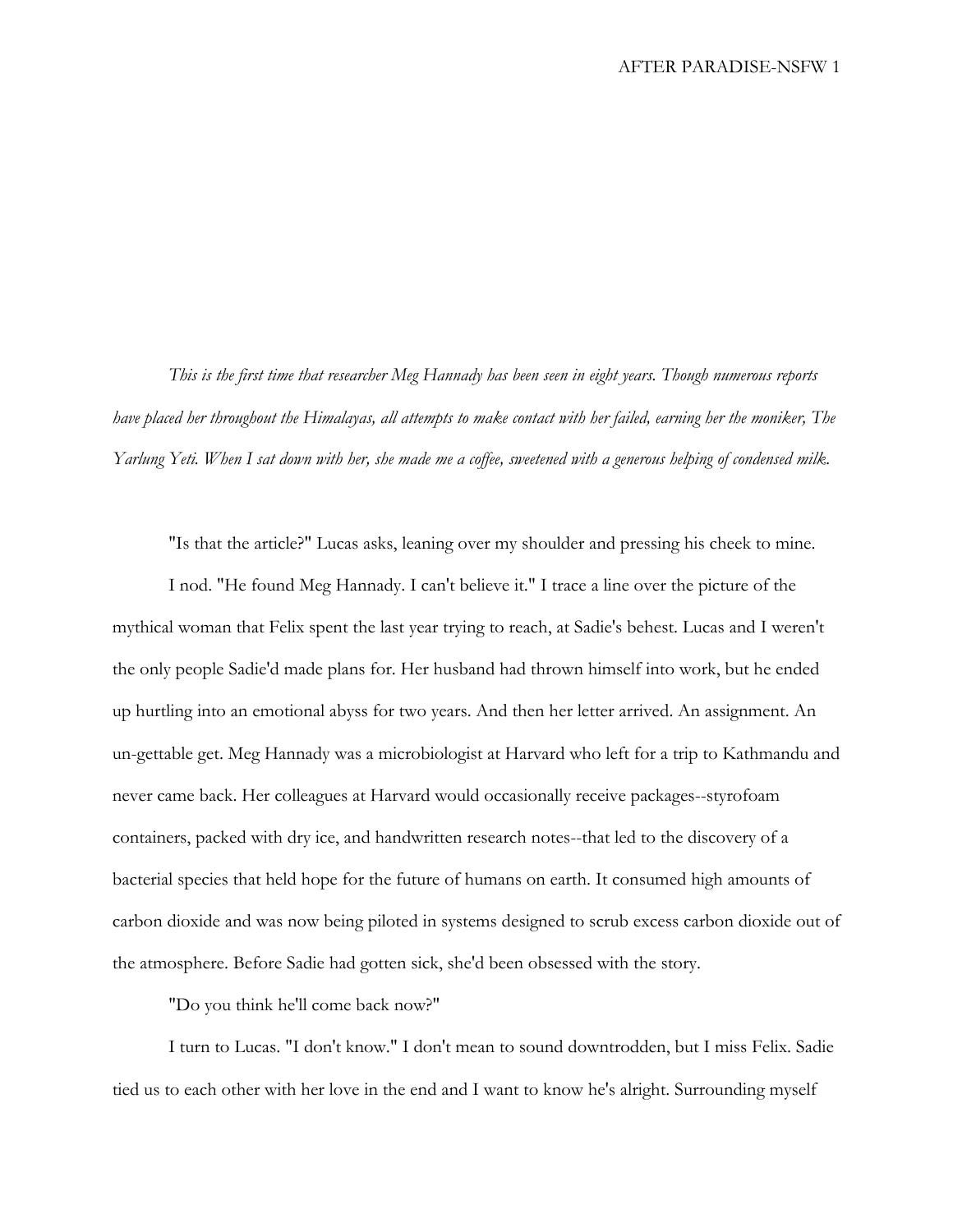with people who knew her helps me feel close to her. And, I am an older sister after all...I can't help worrying.

Lucas smooths the hair from my face. "How about this? Let's go back to Saba for a bit. I'll get in touch with Felix and let him know that we're going to be there and send him a ticket. It's worth a try, right?"

I look up at him, this man who helped me learn how brave I could be, with his strong arms that feel just right circling me, and his kind eyes that smile better than anyone else ever could, and his jet black hair that sometimes falls over them after he's showered. I nod. "Yes. Let's go back to Saba."

It's not that I don't like Taipei. I love it. The rolling mountains and colorful cityscape visible from our balcony are breathtaking. The people and the food are incredible. My Mandarin is improving, albeit slowly. But nothing will ever be like Saba for me. It's where Sadie and I flew through the air, where she got married on a beach in a beautiful lace gown made by Laurentina, and where we laid her to rest. It's where I found myself and met Lucas. It's my whole life and heart on a tiny speak in the ocean. And that makes it home. I press my lips to Lucas's, lingering there. He smiles against my mouth.

"I thought you might say that," he says. "They're already prepping the plane. We can leave first thing in the morning."

\*\*\*\*\*\*\*\*\*\*\*\*\*\*\*\*\*\*\*\*\*\*\*\*\*\*\*\*\*\*\*\*\*\*\*\*\*\*\*\*\*\*\*

While Lucas sold the airline after I left Saba and reinvested in making a line of eco-friendly retreats throughout the world, he kept a private plane. We're on it more often than I would like, if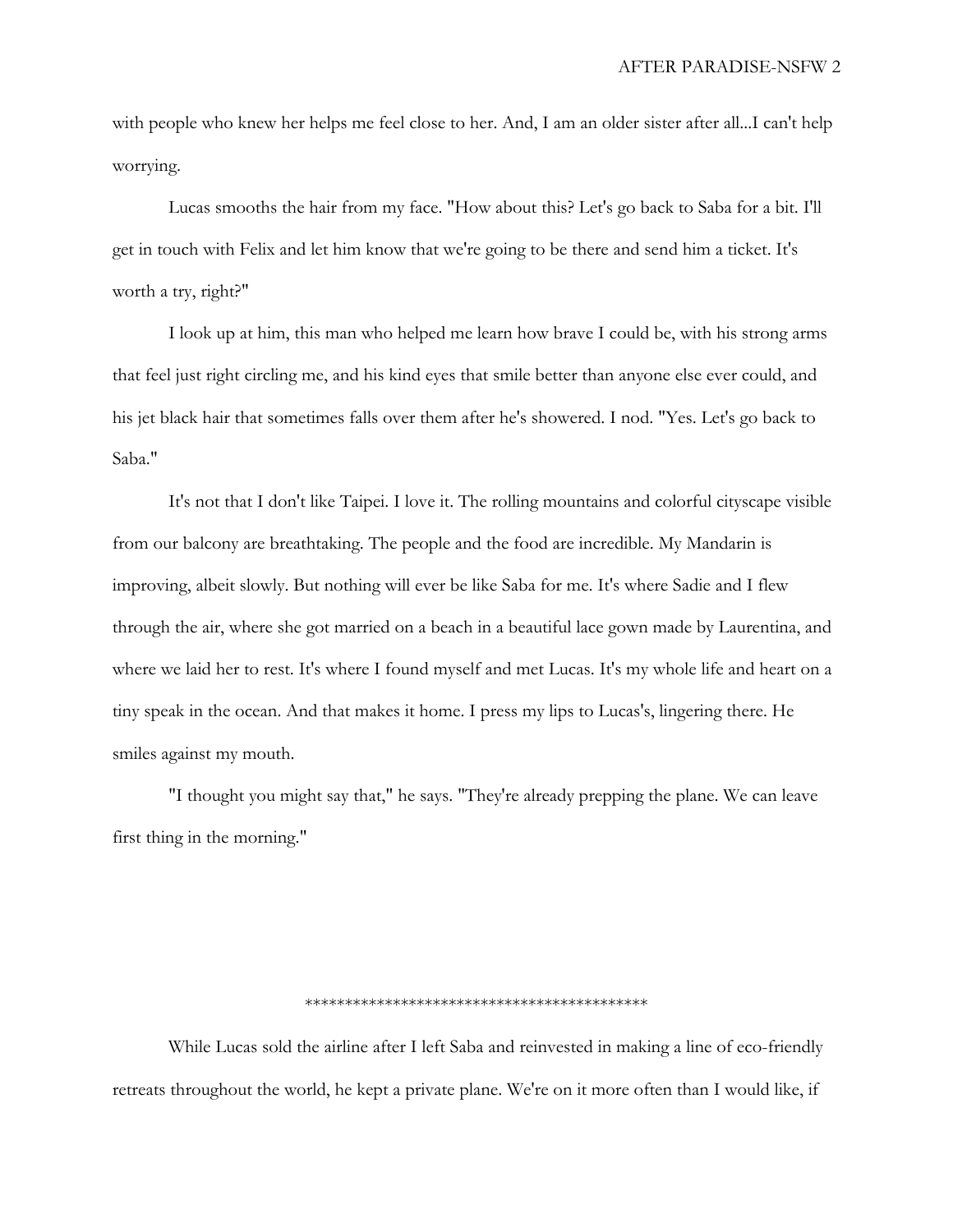I'm being completely honest -- I never completely got over my fear of flying. I still get nervous, but Lucas helps.

"Alright, we're all set. The pilot says we can leave in a couple of minutes," he says, leaning over me. "Can I do anything for you?" he asks.

"Put the sunglasses on," I ask.

He slides the aviator shades he wore that entire first plane ride to Saba on and drops into the seat next to me. The plane jostles just slightly as the pilot backs away from the hanger. Lucas twines his fingers through mine. His hands are warm. This is our routine. Because Lucas knows that the takeoff is the hard part for me and usually is the time when I think maybe I ought to wrestle the door open and fling myself out onto the tarmac. He leans close to my neck. "Nǐ hái hǎo ma?"

Who knew that my wonderful, sexy boyfriend asking if I am okay in a low voice would defeat my usual takeoff freak out? Well, of course, *he* did. He just gets me. I graze my teeth over my lower lip. "Hǎo," I say, just as the plane lifts off. The sun is cresting over the hills in the distance and the sky is brilliant blue.

"You know," Lucas says, a grin teasing at the corner of his mouth. "I think you're in the wrong seat."

"Oh really?" I say. That was supposed to be my line in this little game we play. He reaches down and releases my seat belt.

"Zhēnde." He is trying hard to maintain his serious expression, but his lips are playful, and his eyes are a mixture of happiness and heat. He slides a hand around my waist and draws me into his lap. "You usually sit here on the flight to Saba, as I recall. At least you did that one time."

I laugh, thinking back to my moment of total humiliation. I swivel around and face him. Reaching up, I slide the sunglasses from his face and set them carefully on the table in front of us.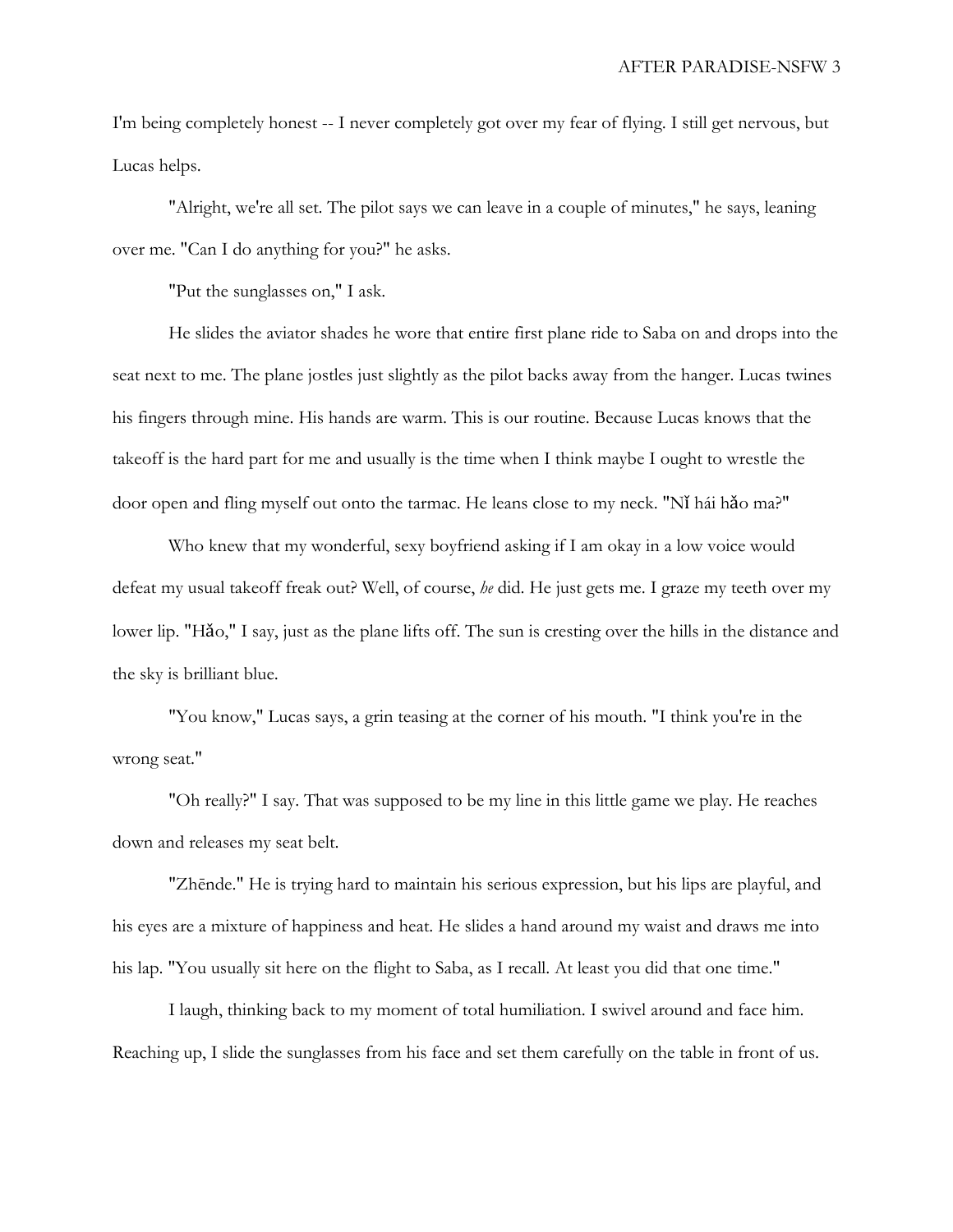"If I remember correctly," I whisper into his ear. "My hand placement was a bit inopportune. I was dangerously close to--"

"Your hand placement was just right."

He holds my gaze for a moment, slides his hands into my hair, and then melds his mouth to mine. "So right," he says, as his grin turns devilish. Beneath me he is rock hard. "Remind me," he says, his gaze drifting down to the peak rising between us. I lift one leg and move it carefully over him so that I'm straddling his lap. My hands are aching to touch him, my core is melting to liquid, pooling like molten lava between my legs. Lucas slides his hands low around me, pressing his fingertips into my ass and drawing me closer. My chest heaves. I cast a quick glance toward the door between us and cockpit.

"Pierre won't come out," Lucas says, reading my mind. "We're alone. We can do whatever you want."

Good, I think. Because I want this, him, us, together...right now.

I moisten my lips with my tongue and reach down between us.

Lucas inhales sharply.

He feels so good.

While I touch him, he slides a hand beneath my shirt. I bite my lip as his deft fingertips release my bra and cup the underside of one breast and then the other, and graze over my nipples, sensitive and taut. He groans and pulls me even closer to kiss me deeply. His tongue tangles with mine and I rock my hips against his erection while I grip its length with my hands.

When we come apart, Lucas pulls my shirt over my head, slides my bra straps from my shoulders, and takes me breasts in his hands again. He lowers his mouth to one, tracing a languid circle around the bud with his tongue. An electric current courses straight from this contact to my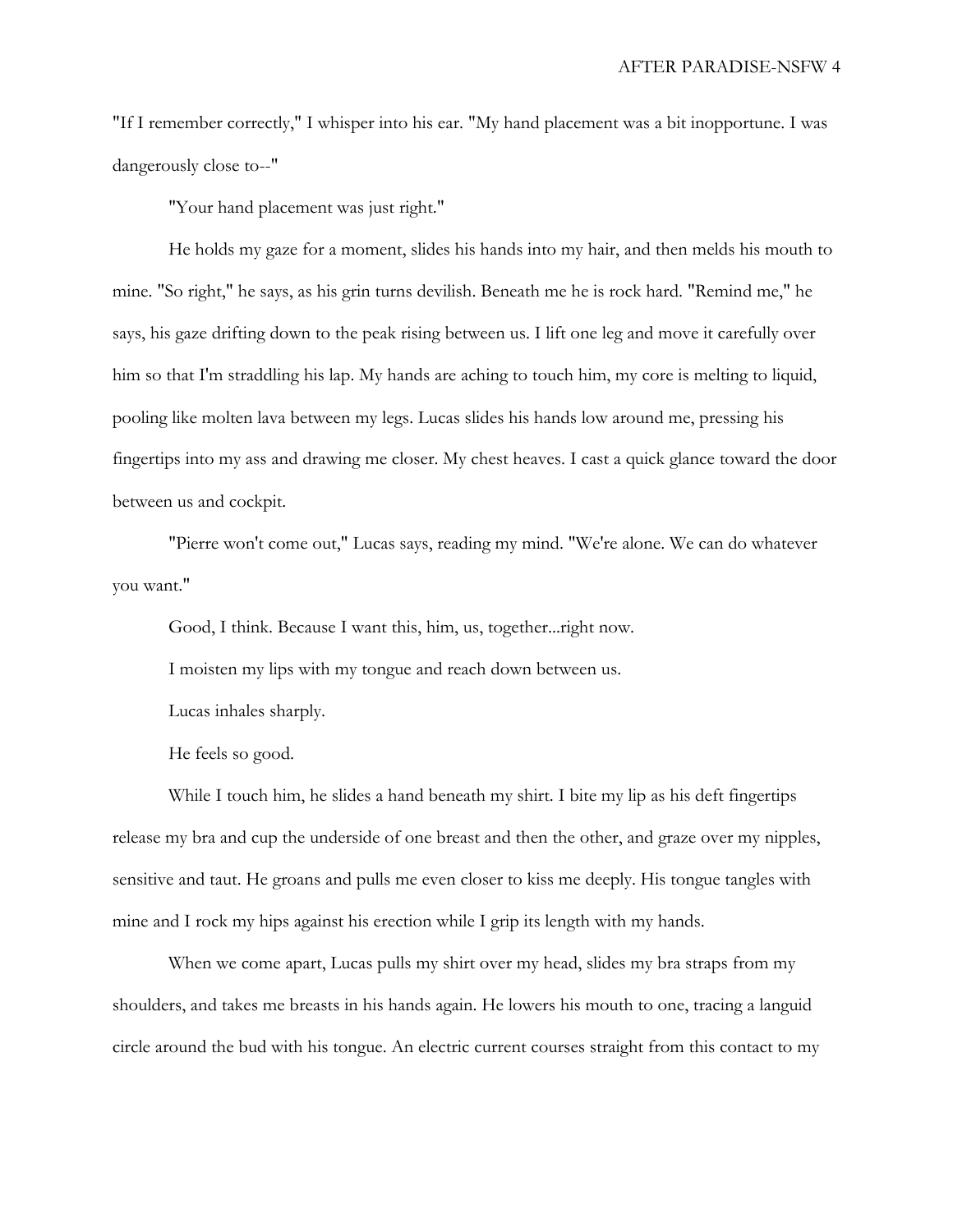center. His hands skirt the waistband of my yoga pants and the slide inside them. I sigh and let my head fall back. Lucas takes the opportunity to kiss my neck, nipping beside my collarbone.

"I need to touch you," I say.

"I thought you were."

"I want to touch *you.* I need you to take off your pants."

"As you wish," he says, he pulls off his shirt and then slides his sweatpants down, freeing his erection. He then helps me rise, and sets to work on my yoga pants, smoothing them over my hips, and down my thighs.

"Is that *the* thong?" he asks. The last time he'd seen it, it'd been dangling from his fingertips while he mocked me on the plane when we first met.

A sly smile spreads across my face. "Maybe."

"As much as I love it, I'm going to have to take it from you."

While I stand before him, he slides the lace down and dips his head between my legs. I don't know what language he's currently whispering against my pussy, but whatever it is, my body understands. A moan escapes my lips, and Lucas pulls me closer to him, sucking my clit gently between his lips. I start to tremble, but he holds me steady.

"Not yet," I say. He pulls away for a moment, but before he can have me again, I lower myself down over his lap. His hard cock presses against me and I hover there for a moment, testing us both, before I let go and he guides himself inside me. I put my hands against his chest and stay there enjoying the sensation of him. We're both breathing hard from impending bliss, from holding back, from letting go. Lucas kisses my neck and holds me firm while I rock my hips against him. It's hard for me stay quiet. The way he touches me, the way he lifts me just enough to fill me back up again when I slide back down, the way he reaches down and strokes me while we move together, it's enough to make me feel like I am 30,000 feet in the air even if we were on the ground. We move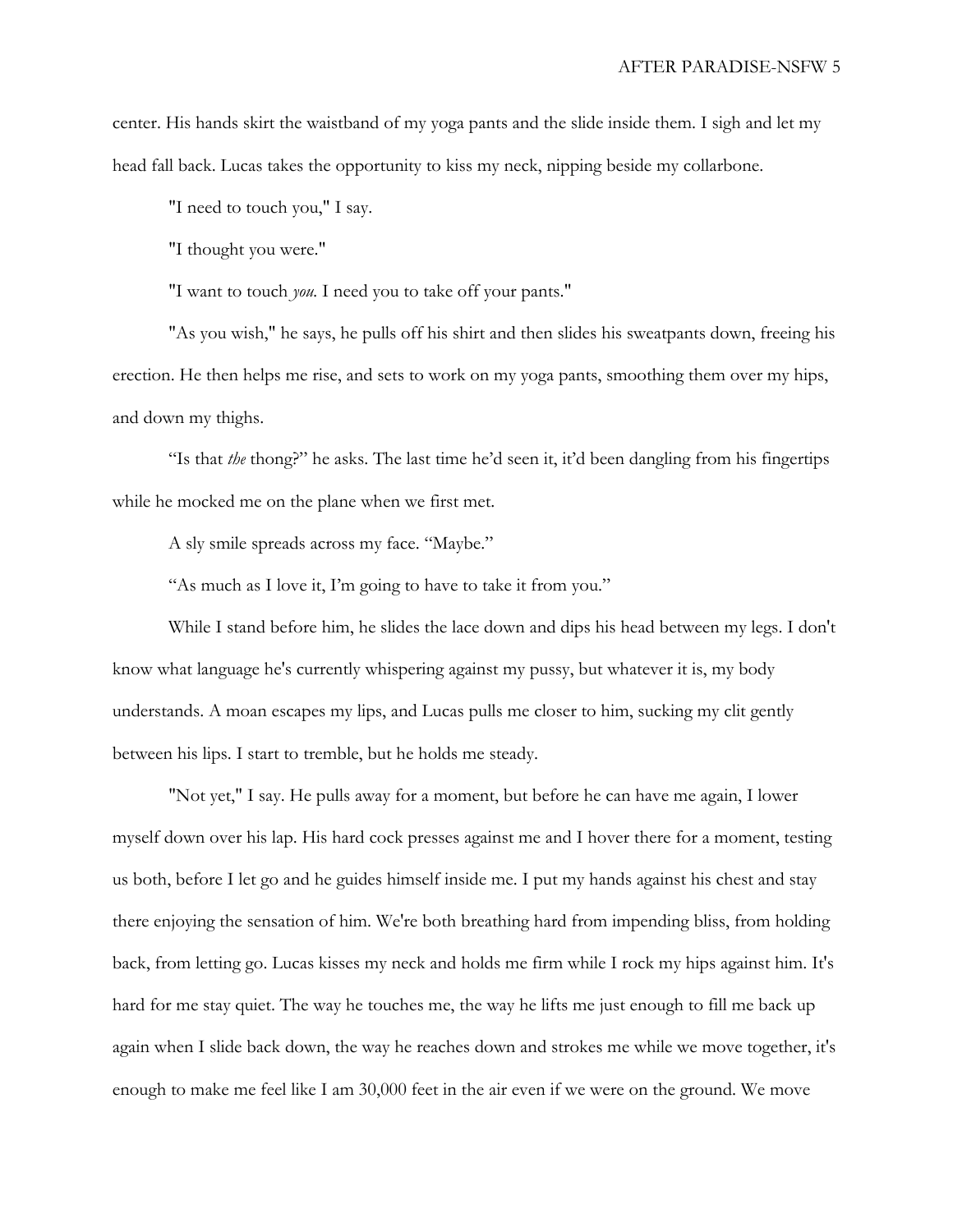faster, harder, in perfect unison. Pleasure is building up, electric and warm, almost too much. I am panting now and so is he.

"You feel so good," Lucas rasps.

"I'm so close," I say.

"Me too." He kisses me with the kind of abandon I imagine people would have if the world was ending. I hurtle over the edge, waves of pleasure crashing over me, and he groans. "Oh my god."

He pulls me against his chest. "I love you, Marin," he says.

"I love you."

We stay like that for a long time, skin to skin. Lucas absentmindedly traces things I can decipher on my back, leaves kisses on my shoulder, the crown of my head. When I sit up, he leaves a gentle kiss on one of my breasts and my skin tingles back to life. He stirs beneath me. "Are you serious?" I ask. "Again?"

"Marin Cole just joined the mile-high club. What better way to celebrate?"

\*\*\*\*\*\*\*\*\*\*\*\*\*\*\*\*\*\*\*\*\*\*\*\*\*\*\*\*\*\*\*\*\*\*\*\*\*\*\*\*\*\*\*

Saba hasn't changed, but I have. To me now, the sky is bluer, the water clearer, the tropical foliage even greener than I remembered. Maybe I haven't changed all that much. My heart and my breakfast nearly leave my body when we finally touch down on the world's shortest runway. I walk down the steps and the breeze, warm and fragrant hits me. Lucas bounds down ahead of me with our bags, while I stop to take it all in. Home, I think. At the edge of the airstrip, Ken is standing beside a Range Rover, waiting, only he isn't alone. There's Laurentina, in a beautiful, brightly colored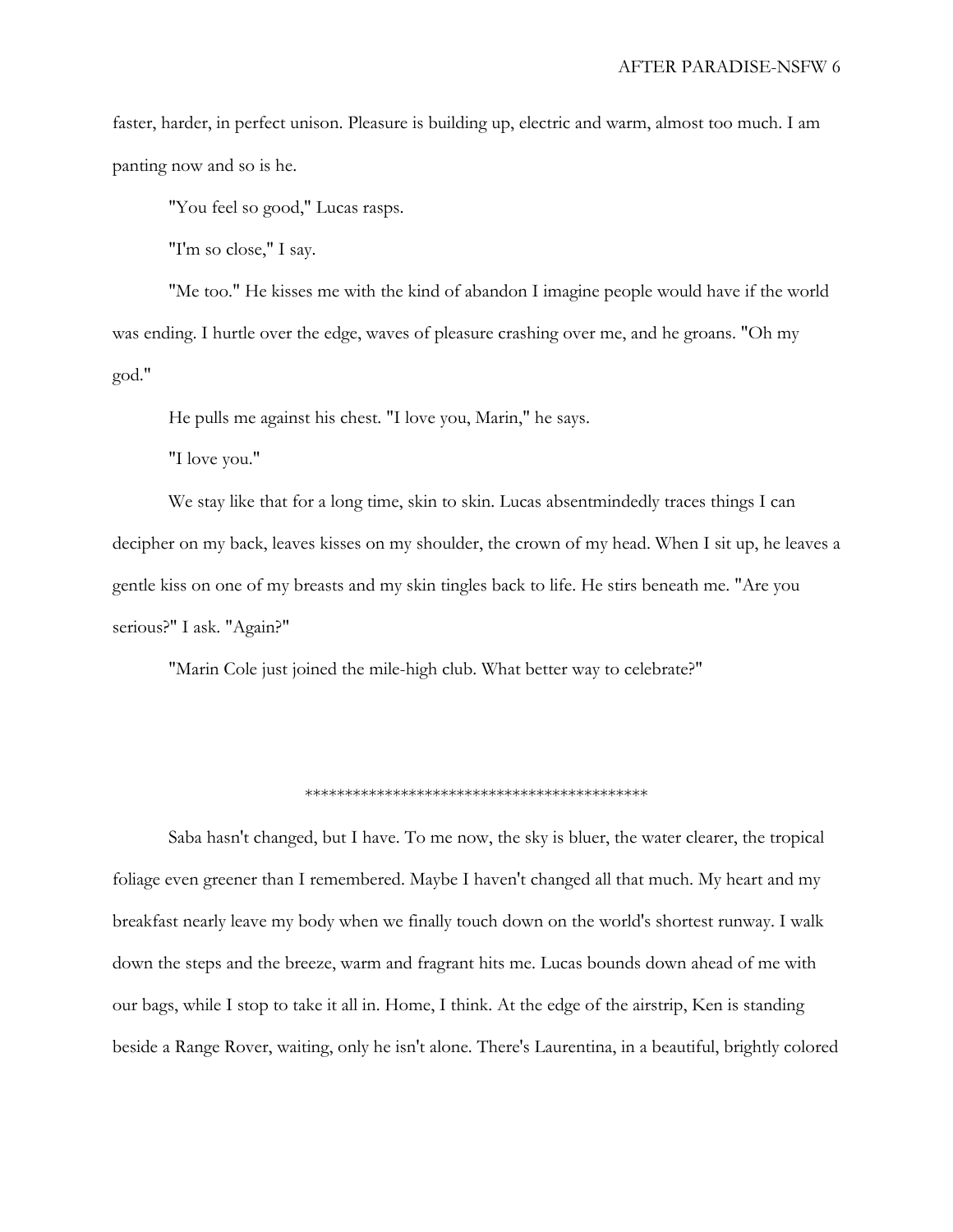lace dress. I race down the steps and run with my arms extended. She lights up when she sees me and meets me half-way.

"It's been too long!" She says, crushing me into her in the very best way imaginable. "Let me have a look at you."

"I missed you," I say.

"You have one of those for me?" Ken says, and I look up to see that he's teasing Lucas.

Lucas gives Ken a hug, lifting his friend's feet off of the ground. "Okay, that's just

humiliating, man. Why do you always need to remind me of how tall you are."

I laugh. "I'll hug you, Ken. I'm shorter than you."

"Someone had to be," says Laurentina, laughing.

"I'll have you all know that Elisabet likes my short stature. She thinks it's sexy."

"There's someone for everyone," I say and try to suppress a giggle.

Lucas winks at me.

"Look at you two," Laurentina says. "Still as in love as ever."

"You know it," Lucas says.

Ken pretends to gag, but he has that glow of a man whose partner makes him chocolate cake on the weekends and he and his toddler have their own TikTok account.

Laurentina takes my hand in hers. "You both are coming to dinner at my house tonight. I'm making callaloo, your favorite, Marin. And then we can talk about when you too are getting married?"

Lucas chokes on the water he'd just taken a large gulp of. He and Ken exchanged a look.

"What about Sabaoke?" Ken asked. "I was planning a reunion tour tonight."

"Stew first then singing," Lucas says. "And apparently an inquisition somewhere in between."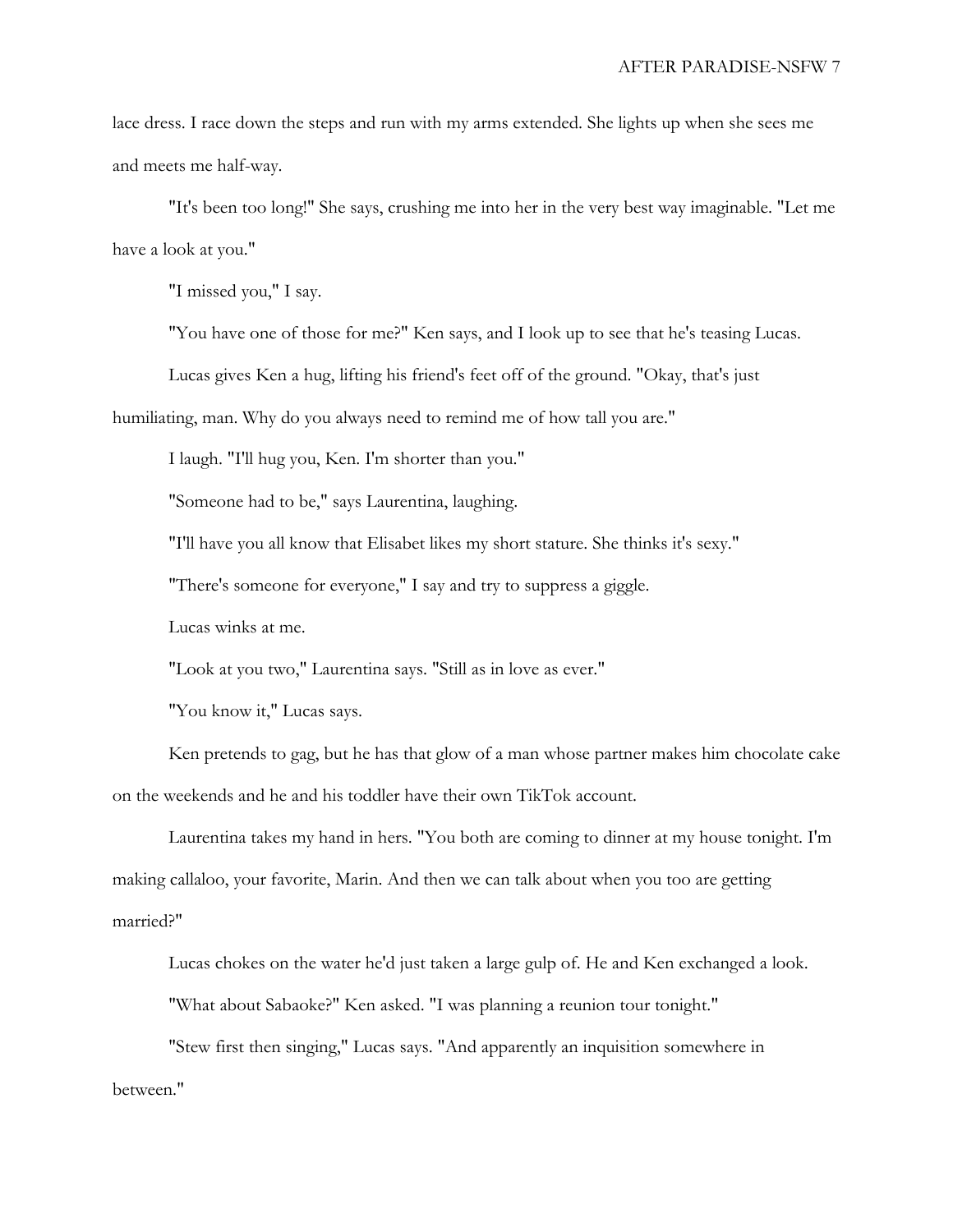"Tell me," I say, "How's the family, and business?"

"All good things. Little John just had his art picked for an international competition. The new store is doing so well. The tourists have been enjoying our artisan experiences. We're booked solid for months."

"Are you sure you have time for dinner?"

She grins. "I always have time for you and Lucas."

## \*\*\*\*\*\*\*\*\*\*\*\*\*\*\*\*\*\*\*\*\*\*\*\*\*\*\*\*\*\*\*\*\*\*\*\*\*\*\*\*\*\*\*

After we finish our delicious meal, Ronaldo and Lucas go out for a walk. I help Laurentina get the littlest ones for bed. At eight pm, their neighbor Hilde comes by to watch the boys so they can join us at Sabaoke. The four of us walk to Scout's Place down The Road. The air is still warm, and my shoes are comfortable. Lucas sips from a beer and holds my hand as we walk. The island has already transformed him. His chinos are rolled up and he's wearing a black t-shirt from Ronaldo that's honestly a bit too small for him, though you won't catch me complaining about the fit. My mind flashes back to the plane and I have to take a calming breath. I'm wearing a festive dress that I bought earlier in the day from Laurentina's new shop. It's fuchsia and yellow and green, and I feel beautiful in it. I feel even more beautiful when I catch Lucas looking at me.

"What are you planning to sing?" Lucas asks.

"I don't know," I say. "We could do a duet. We've never done that before."

"I like that idea. I've always wanted to sing with you."

"You have?"

"Of course. Your singing is one of my favorite things."

"We always duet," Laurentina says.

"Love Shack!" Ronaldo hollers into the cover, and we all join him.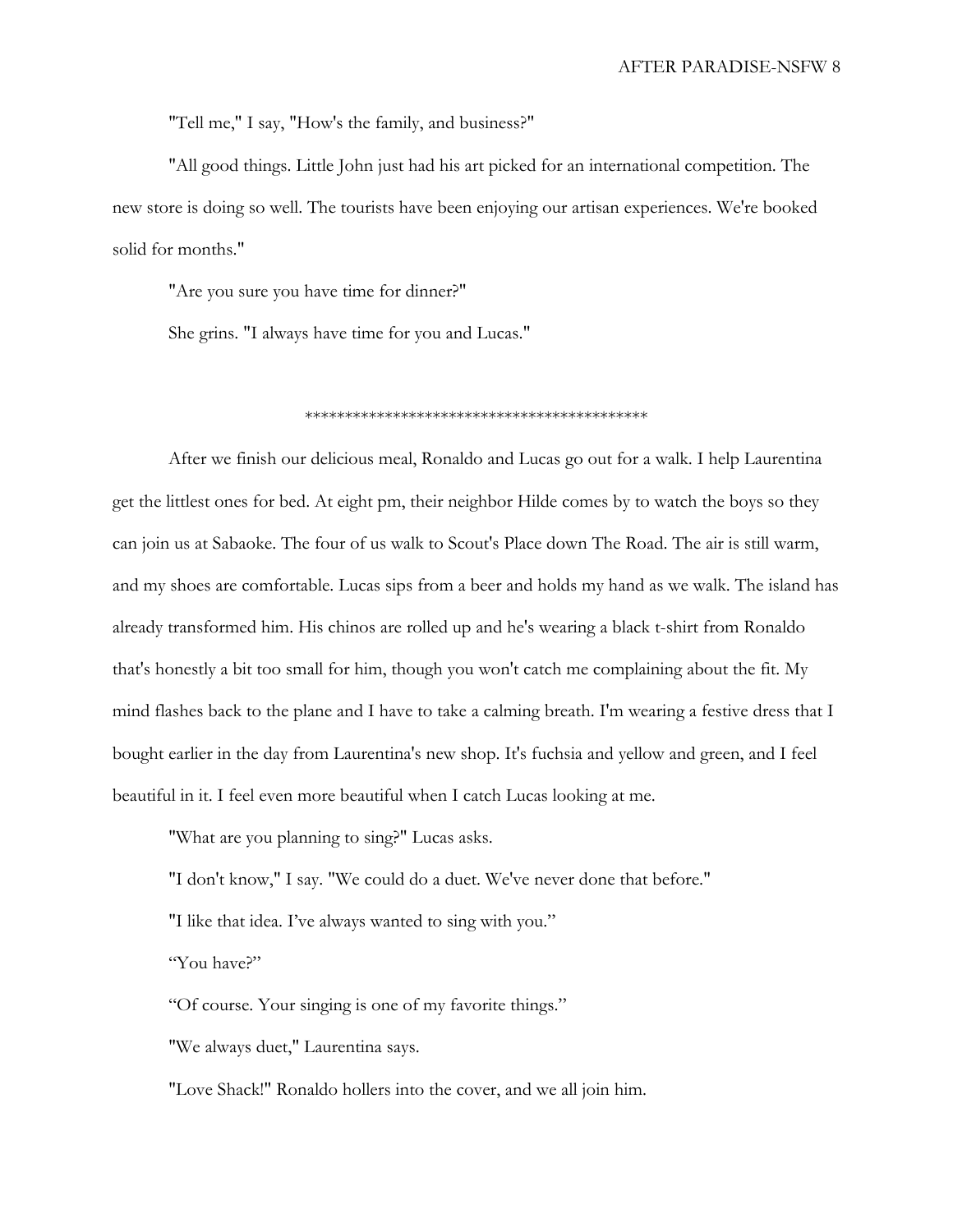Scout's is packed tonight, and I watch as everyone lights up at the sight of Lucas -- the prodigal son-- back in town. Some people I know, greet me as well; I'd almost forgotten how warm and welcoming everyone is here. We get drinks and find a spot with a good view of the stage.

"Endless love?" Ronaldo suggests.

Lucas and I both shake our heads. *No.* Picking a duet is harder than I expected. Half of the options in the book have a rapping component and while Lucas is musically and linguistically talented, rapping is not his jam (Ken's words). "What about Beauty and the Beast?" Ken says.

"Thanks a lot, friend." Lucas smiles and takes a sip of his beer. "I'm a beast now?"

"I didn't say you."

"You better not have meant Marin. I'd like to not have to disown you tonight."

"Of course it's not Marin. She's a complete Belle. She's even into books."

"What about Ain't No Mountain?" Laurentina offers.

Lucas and I look at eachother. "That's it," I say.

"Yes. We're doing it. I'll go put it on the list."

"So, now that Lucas is out of earshot," Laurentina says. "We can all discuss the elephant in the room."

"Huh?"

"Why aren't you two married yet? It's been three years?"

"It's fine. We're good. We're totally committed to each other. I guess neither of us has really thought too much about it."

Laurentina fixes me with a look. "You've thought about it."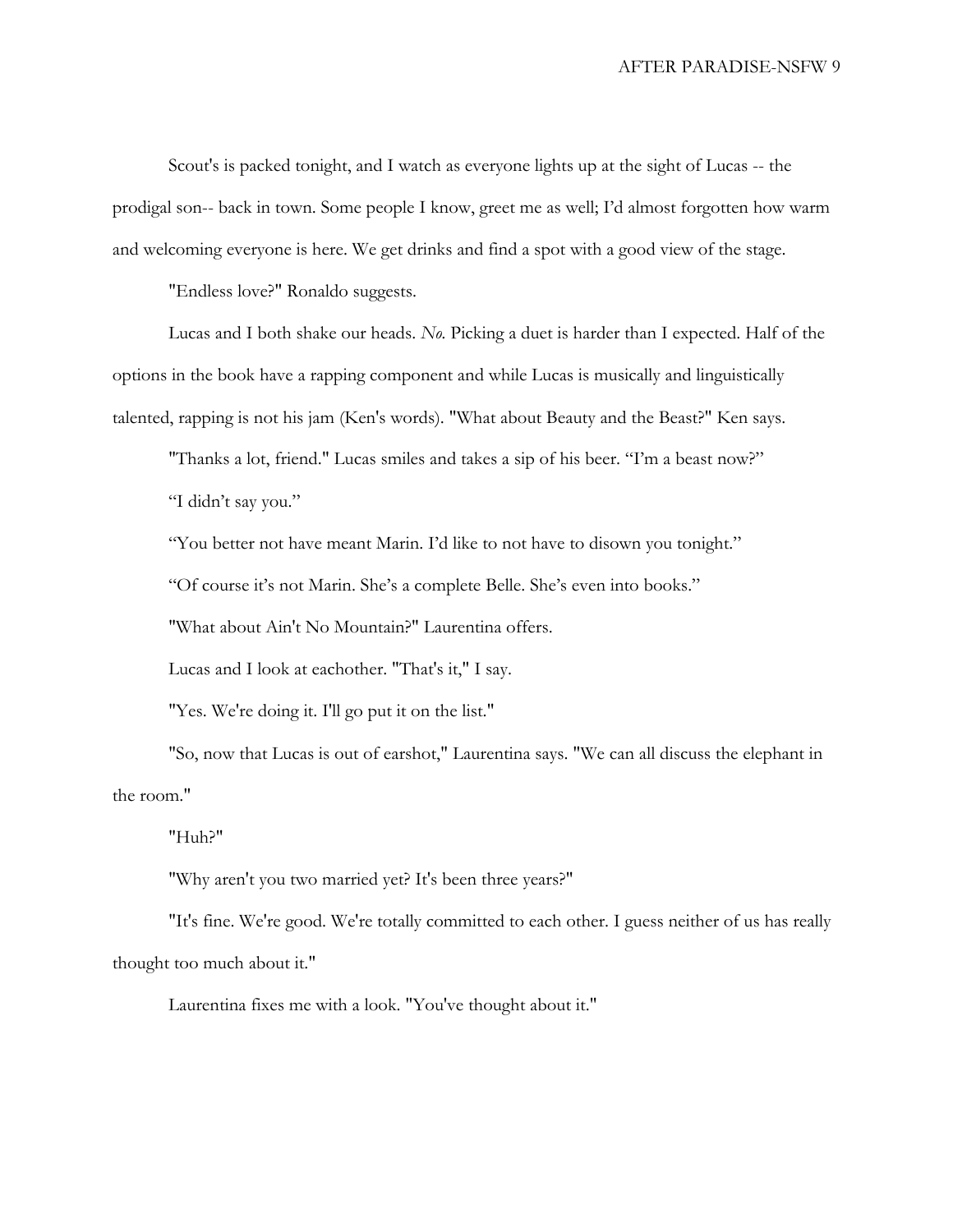Had I pictured Lucas in a tuxedo and me in a gown, feeding each other cake, a top a mountain once or twice? Okay, yes, the dress had tiny organza butterflies that fluttered in the breeze and the cake had a limoncello drizzle. A hundred times. My face flushes.

"What's the hold up? Even Ken's settled."

"Not everyone wants or needs to get married, Laurentina," Ronaldo says. I think back to the walk that he and Lucas took after dinner and my mouth goes dry. "I don't mean me. I'm team happy wife, happy life. What I mean to say is stop pestering the girl."

"I'm not pestering. I'm just asking what Marin wants. If she doesn't want that, I will drop the subject."

Lucas arrives at the table and everyone gets quiet. He eyes us suspiciously. "What'd I miss? You all look very intense. What's up, is someone else doing Love Shack already?"

Behind him, the stage lights come on and the music starts. The DJ welcomes someone named Amanda to the stage. Amanda is in a sequined tube top and hot pants and based on her sunburn level was clearly a tourist. She has a group of friends who dance on stage while she belts out a rendition of "Truth Hurts" by Lizzo that is surprisingly good considering her level of inebriation. "What do you say, fam? Should we American Idol this?" Ken asks.

Laurentina gives her a 10. Knowing her and her generous spirit, she's giving everyone a 10. Ronaldo abstains. Ken makes a face and says, "A 3. And I'm being generous. Where is her flute? Where is her swagger? Just no."

Lucas and I give it a 7 out of 10. After that, Ken hustles up to the stage leans over the microphone and says "It's Britney, bitch." He then proceeds to bring the house down with "Oops, I Did it Again". I give it a 10, but Lucas is a harsh judge and holds up two fingers. I grab his hand and pull it down. "A 2?!" I cry over the music. "He was magnificent. Way better than our Lizzo wannabe. He deserves at least a 9."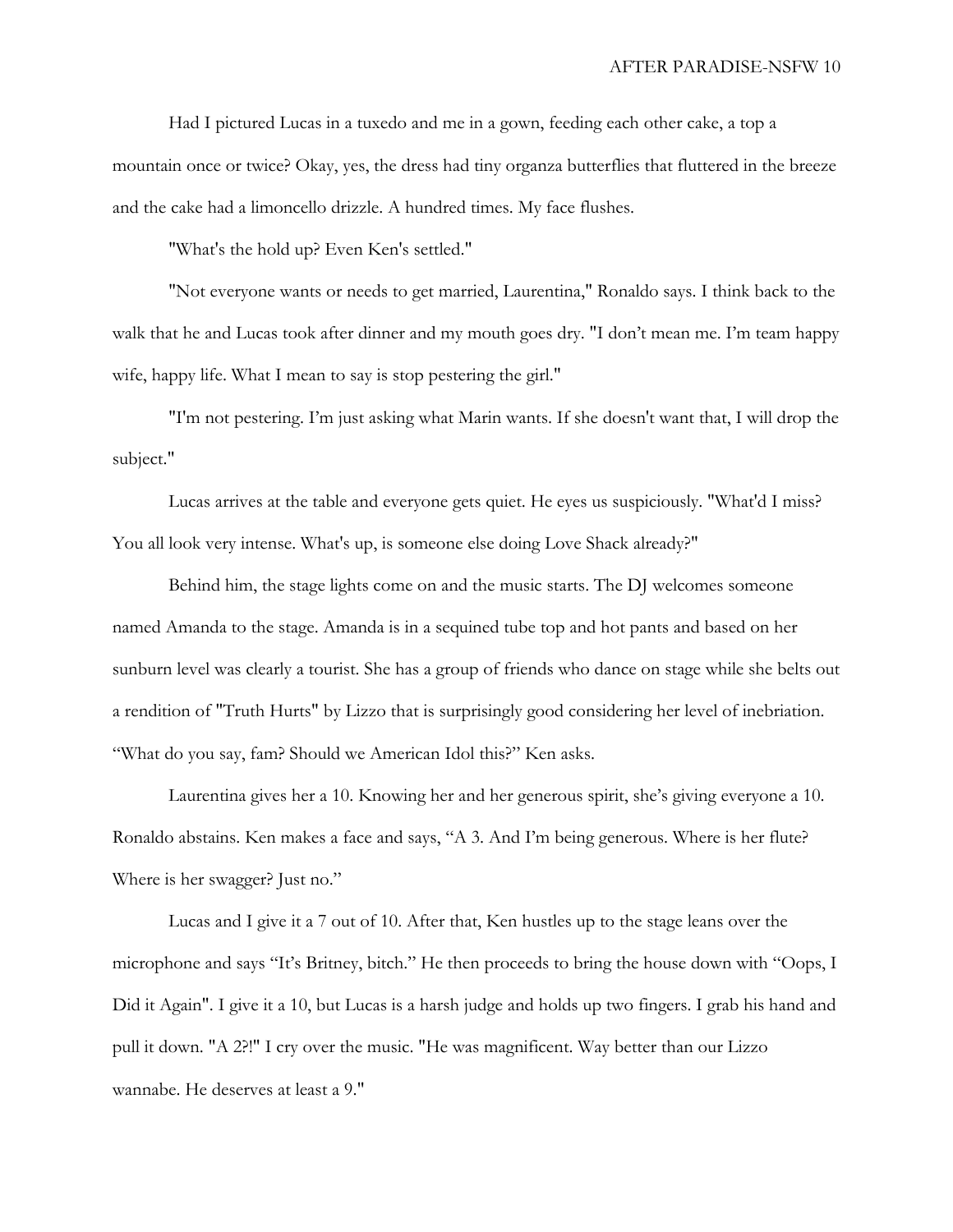"His choreography was sad. You can't pick a Britney song and not bring it 110%."

"Are you still mad about the beast comment?" I say, rubbing his arm.

"10!" Laurentina says.

"Okay, 9.5," Ronaldo concedes. "Lucas, you're the odd man out. And I thought you two were brothers."

"Our turn," Ronaldo says as the DJ calls their names. He takes Laurentina's hand and they head for the stage. Ten seconds into "Love Shack", and everyone in the place is on their feet. I snap a picture of them with my phone. They're so vibrant and loving, having so much fun together. Lucas glances at me and I look up at him. I want to ask if he thinks we can maintain a love like that, but I hold back. He steps behind me and wraps his arms around me as if sensing my nerves. I relax immediately.

"We were here," he says. "You were singing, and I was standing in this exact spot when I knew beyond any doubt that I loved you. My heart was practically pounding out of my chest. You came to life up there under the lights with the music and I thought I will give anything to be able to stay by your side."

"I didn't know that," I say.

"I took that picture of you, so I'd never forget how I felt in that moment."

I've seen the picture, on his desk at work. He keeps it next to the picture that Sadie took of Ba. Laurentina and Ronaldo finish to wild applause and Lucas and I move to take our spot on the stage. I let the words sink in as we sing them...nothing will keep me from you, I think, and let the lights and the music and love take over.

When we return to our group, they give us 10 out of 10s across the board. This moment, this life together on Saba? I give it a 10 out of 10. Only one thing could make it better and my heart squeezes a bit at the thought.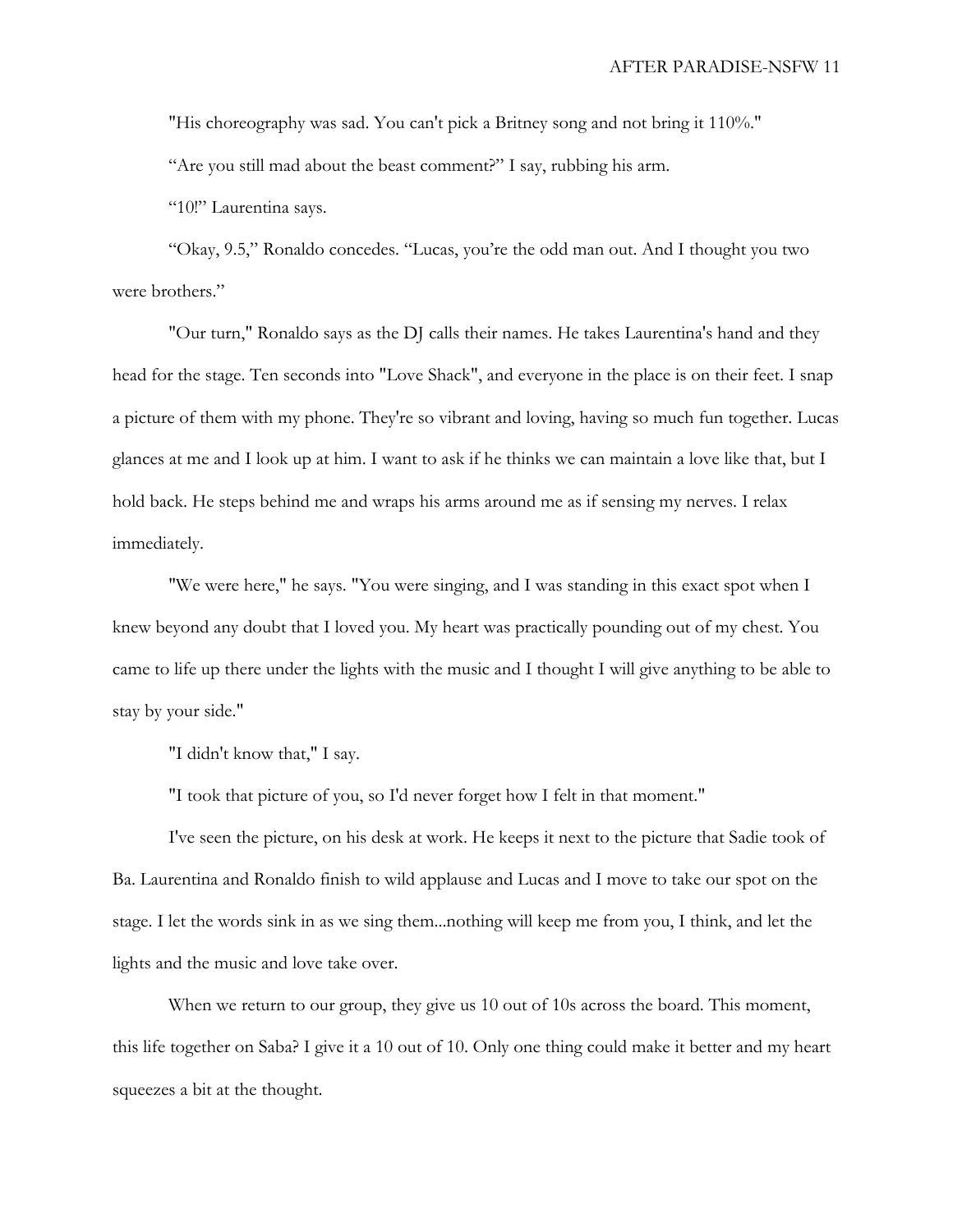## \*\*\*\*\*\*\*\*\*\*\*\*\*\*\*\*\*\*\*\*\*\*\*\*\*\*\*\*\*\*\*\*\*\*\*\*\*\*\*\*\*\*\*

Lucas wakes me before sunrise with a brush of his lips on my bare shoulder.

"Let's go for a walk," he says.

And I oblige him, slipping on a pair of cutoffs and one of his t-shirts that I commandeered long ago. He feeds me a slice of ripe mango while I lace up my sneakers. I lick the juice from the corner of my mouth. "Delicious," I say, my voice still a little thick with sleep.

"I know better than to ask you to hike on an empty stomach." And I know right away where we're going.

At the start of the trail to Mt. Scenery, I stop and trace the wooden sign with my fingers. I never wanted to climb that mountain, but that was where I got my first taste of what life could be like if I stepped outside my comfort zone. Lucas had gotten me up the trail by appealing to my proud, competitive nature, along with my love of mini muffins. Now, I'm the one that leads, grabbing his hand, and heading toward the path in the darkness. We don't talk much, we don't need to. I'm living in memory and the present all at once. We make steady progress up the steps, in the darkness following the beam of the flashlight.

"C'mon," he says when I slow, "we're nearly there."

Then we emerge at the top and I lose my breath. Not from worry. No. This is a different sensation altogether. When you know something is coming, but there's no trepidation or fear. There's hope and magic and maybe a little bit of disbelief. It's still dark, but ahead of us, twinkle lights shine warm against the dark sky, suspended from a small makeshift pergola that seems to be made out of bamboo. Gauzy, translucent fabric hangs from the structure and flutters in the breeze. Beneath it, there's a blanket littered with colorful pillows. I step closer, speechless. On a small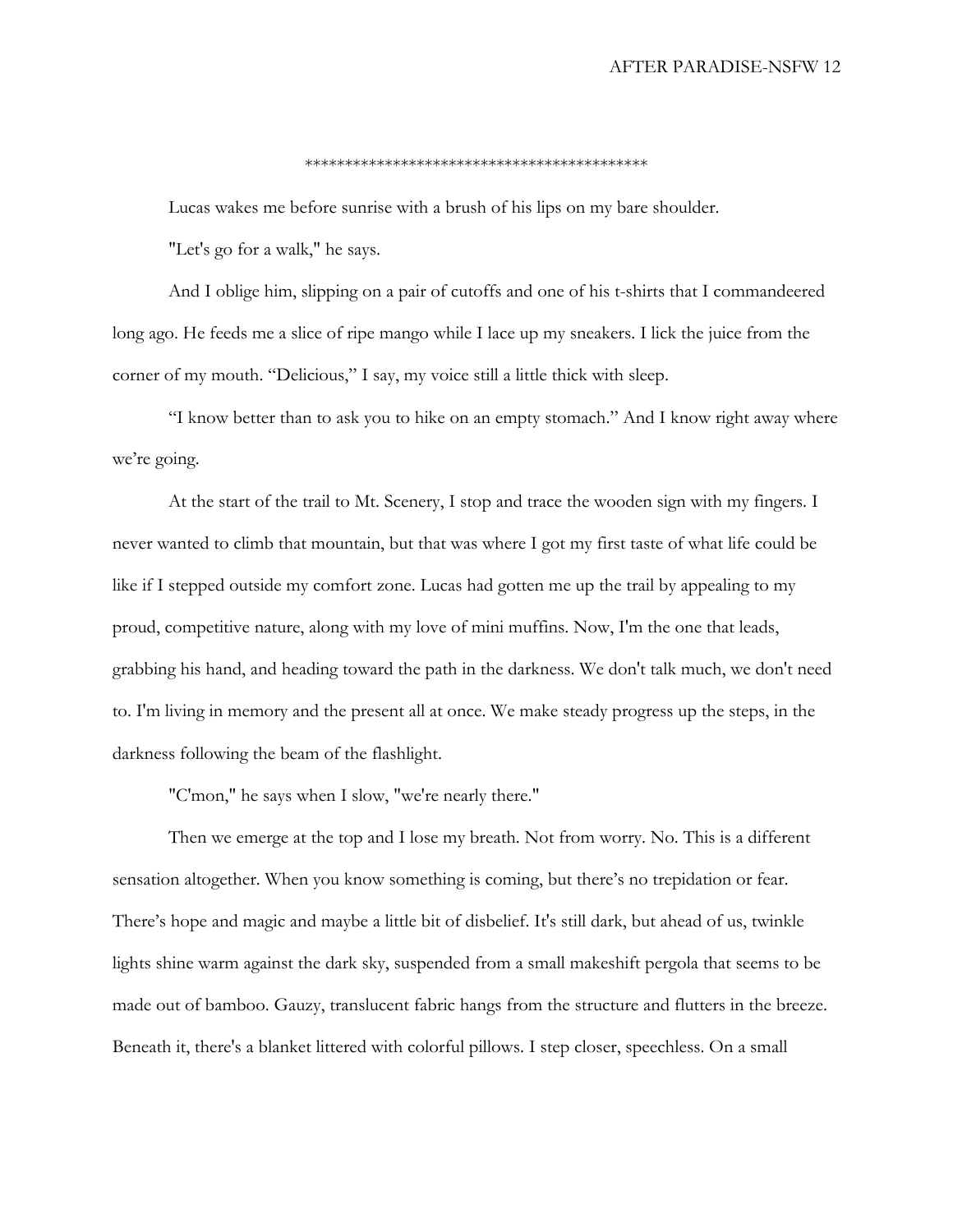wooden table, there's sliced fruits and pastries, and coffee, steaming hot in a French press. Lucas takes my hand in his and leads me beneath the lights.

"How did you do this?" I ask him.

"Let's just say you and I have very caring friends."

I think of Laurentina's badgering and the way Lucas and Ronaldo disappeared for that long walk and I can't help but smile. "It's amazing, so beautiful. But they did this in the middle of the night? It's too much. Why, why would they do that?" My heart paces faster.

"One hundred seventy-seven."

I furrow my brow.

"That's how many sunrises I missed when we were apart."

I suck in a breath as Lucas sinks down to one knee. My heart is thrumming with anticipation now and my eyes are already filling with tears.

"I don't want to ever miss another sunrise with you. You're like the sun, you give me warmth and set my soul on fire, you help me grow. Every day I wake with you and want to see you before anything else. You helped me view he world and myself differently and you pulled me out of my grief and shared yours with me. We've been through so much together, and every day you are more beautiful, more loving, more wonderful than the day before. Honestly, I can't picture a life without you by my side. I love you more than anything. So, I want to ask you is if you'll be mine, for every sunrise and sunset, until the end of time. Marin Cole, nǐ yuàn yì jià gěi wǒ, ma?" Lucas starts to translate, but I drop to my knees and press my finger to his lips. I know what this means. Not from my Mandarin lessons, but from all the Taiwanese dramas I watched when we first moved to Taipei, desperate to learn every romantic phrase I could. I'm nodding, wildly, pressing my lips together to keep from crying.

"Wǒ yuànyì. Yes. Yes. Every sunrise, every sunset, every moment."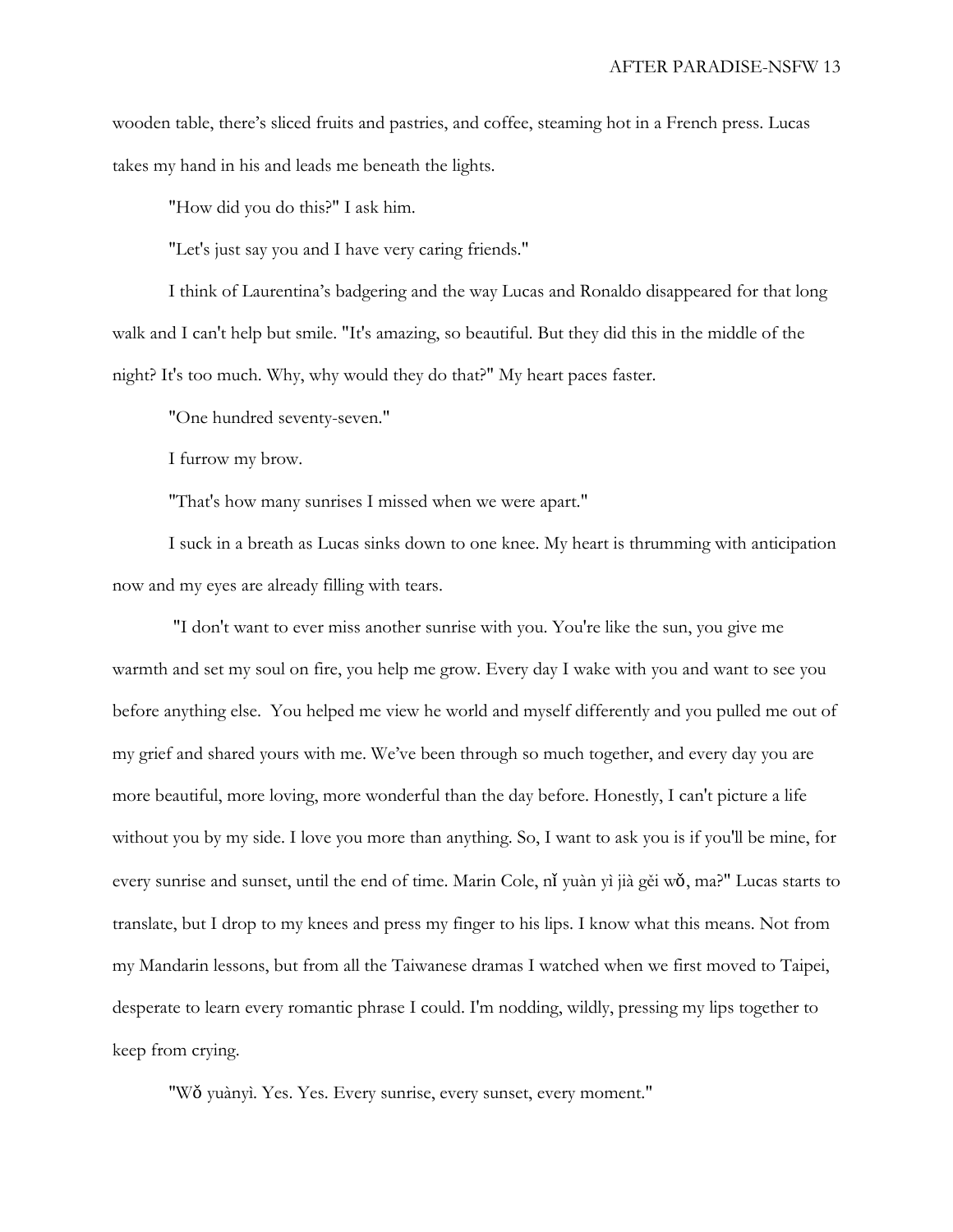Tears pool in Lucas's eyes. "Good," he says, and reaches for his pocket. "Then I can give you this."

He holds out a box with the logo of his bespoke jewelry line and slowly opens it. My hands drift to my mouth. Against a black velvet background, the ring sparkles. It's yellow gold, crusted with diamonds the entire way around and in the center is a lustrous pearl.

"I made it," he says. "If you want something else, a diamond maybe, I can--"

"It's perfect," I say. And I mean it. Everything about this moment is perfect. I'd fond a pearl that day with Lucas and we'd found each other.

"I'm so relieved," he says, and kisses my forehead. "It took a lot of tries to get it right."

Lucas slides the ring on my finger, and I swipe the tears from my cheeks with my other hand.

We settle onto the pillow and nestle into each other. Ahead of us, the morning is dawning. A deep copper slice of light turns blazing gold in the distance. I lean over and kiss Lucas. "I love you so much," I say. "I can't believe it. I didn't want to push you, but I've been hoping for this."

"I have too, love. I've been planning it for a very long time...I just, I probably should've bought the ring. I could've asked you much sooner. Turns out this project was a bit beyond my skill level. I had quite a few false starts."

I laughed. "It was worth the wait."

"*You* were worth the wait."

I rest my head against his chest, listening to the rhythm of his heart, my future husband's heart. "I'm so happy."

"You're going to be even happier, when I tell you the rest of the surprise." I rest my head against his chest. "There's more?"